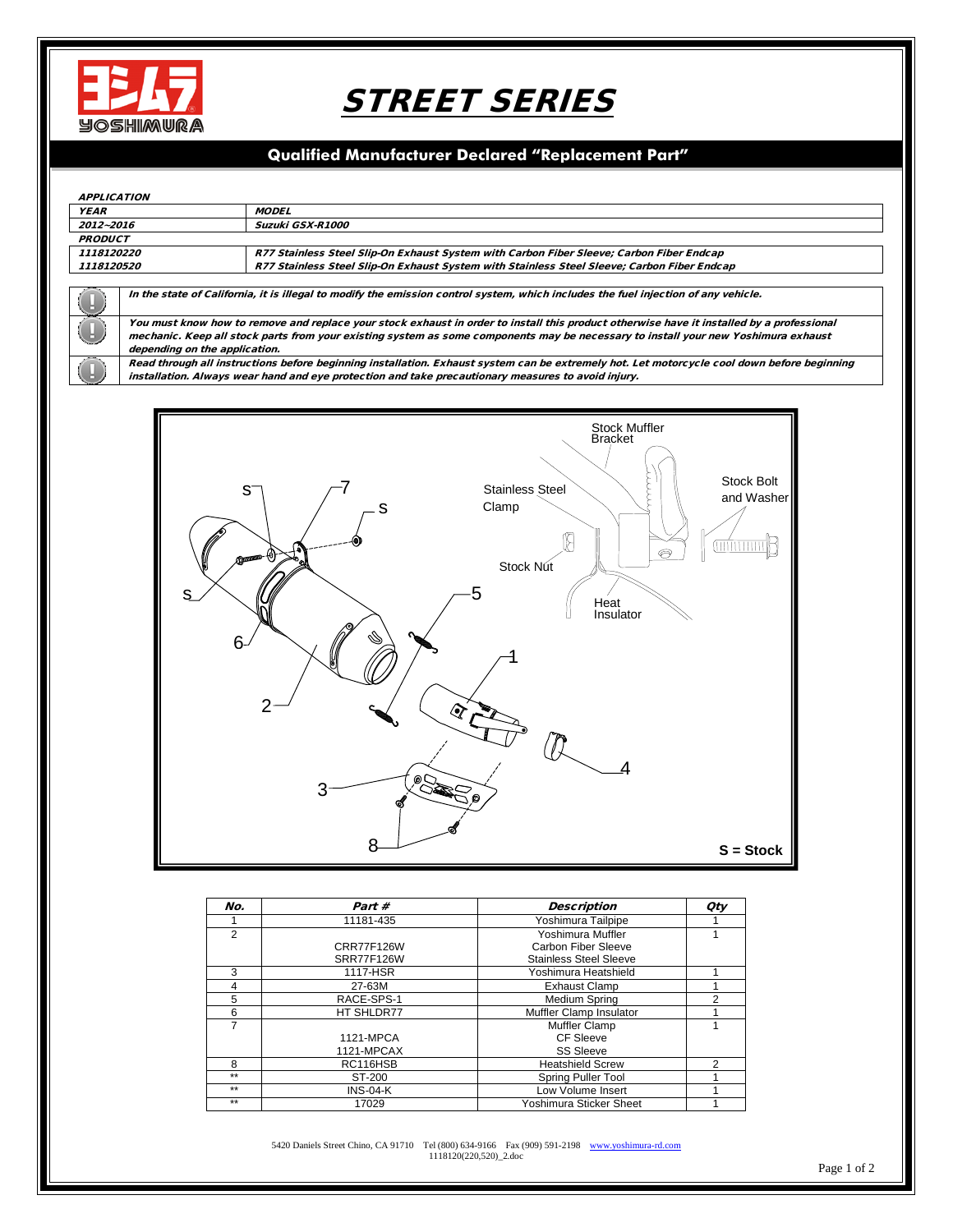#### -TOOLS REQUIRED-

Metric Socket Set Combination Wrench Set Torque Wrench Metric Allen Wrench Set

#### -REMOVAL-

- 1. Removing the muffler.
	- *a) Loosen the muffler clamp on the tailpipe.*
	- *b) While securely supporting the muffler, remove the muffler mount bolt.*
	- *c) Remove the stock muffler. Note: Exhaust gasket will not be used with the Yoshimura Slip-On System.*

#### -INSTALLATION-

- 1. Installing the Yoshimura Slip-On System.
	- *a) Slide provided exhaust clamp onto Yoshimura tailpipe.*
	- *b) Install rubber heat insulator onto muffler clamp.*
	- *c) Slide muffler clamp over Yoshimura muffler.*
	- *d) Mount Yoshimura muffler clamp to the inside of the stock muffler mount bracket using stock hardware.*
	- *e) Torque exhaust clamp to 12Nm (1.2kg-m, 9lb-ft).*
	- *f) Torque muffler clamp bolt to 24Nm (2.4kg-m, 18lb-ft). Note: To adjust fitment, it may be necessary to rotate the tailpipe or the muffler independently until proper alignment of the muffler is achieved. Remove exhaust springs to ease adjustment.*

#### *2.* Fitment check and Notes.

- *a) Before starting motorcycle, check for proper clearance between new exhaust system and rear suspension (i.e. tire, swing-arm, brake, rear shock, engine, and etc.) If any problem is found, please carefully follow through the installation steps again. If problem still persists, please call Yoshimura Tech Department at (800) 634-9166 / in CA (909) 628-4722.*
- *b) It is recommended that the muffler and tailpipe be wiped down with rubbing alcohol to remove oil and fingerprints. This will help prevent tarnishing of the finish after the exhaust is heated up.*
- *c) NOTE: After starting motorcycle, it is normal for new exhaust system and muffler to emit smoke until oil residue burns off.*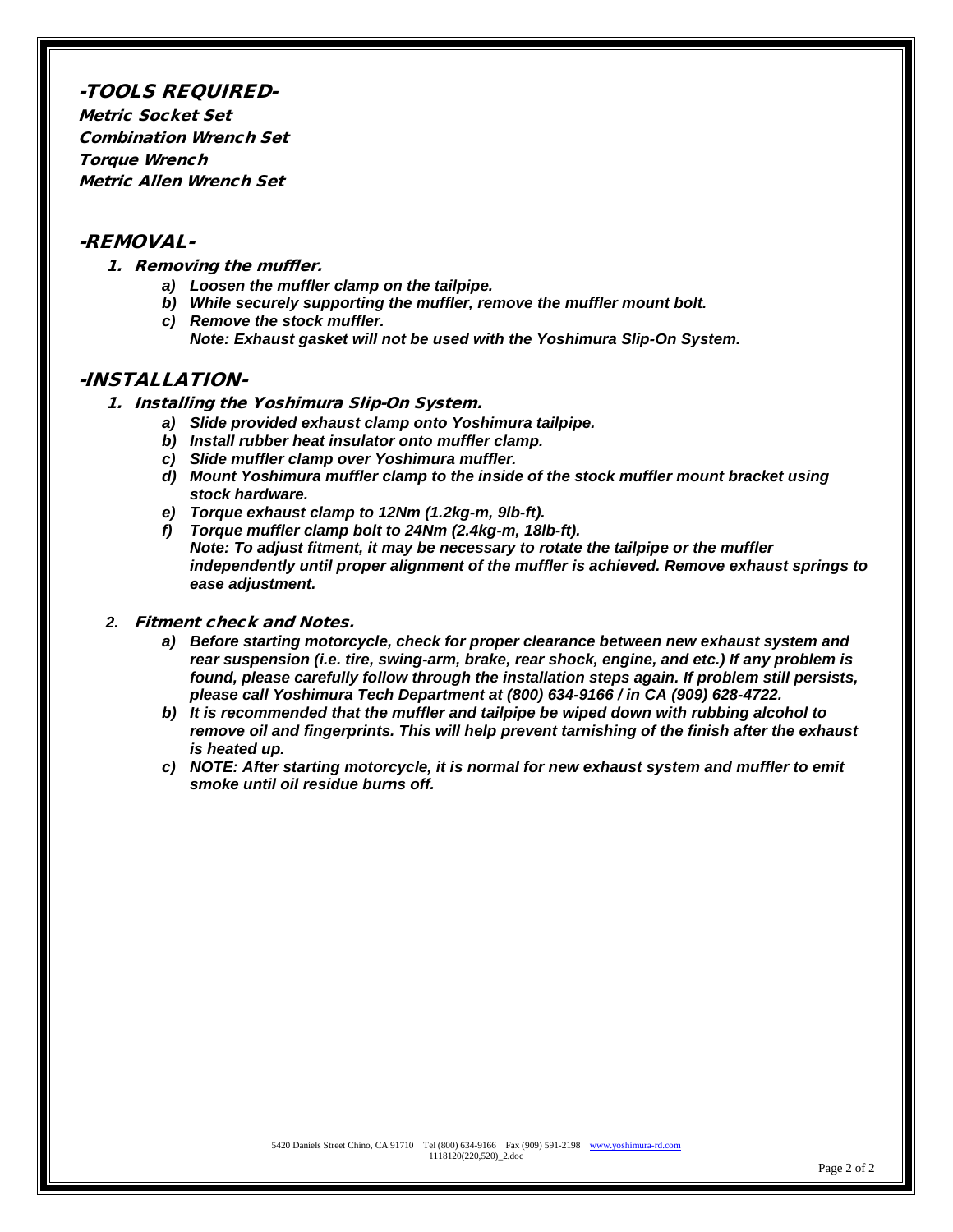

Dear Yoshimura Customer,

Congratulations and thank you for purchasing a Yoshimura Exhaust System. Over six decades of experience in research and development, state of the art machinery, materials and craftsmanship of the highest quality all come together in a product of exceptional quality and performance—in other words, this is the best thing you can put on your bike. We strive to provide you with a product perfect in fit and finish. However, if you have any problems, please give us a call. We have found that most fitment issues can be easily resolved by a conversation with one of our knowledgeable and friendly staff. If the issue cannot be resolved this way, our warranty evaluation program may be the answer. Please take a moment to review our recommendations for the care of your exhaust and our warranty information.

**PLEASE NOTE:** If you have any doubts about your exhaust: **DO NOT START THE MOTORCYCLE! ONCE AN EXHAUST HAS BEEN USED OR MODIFIED, IT CANNOT BE RETURNED FOR CREDIT OR EXCHANGE.** 

### **EXHAUST SYSTEM MAINTENANCE**

Yoshimura Exhaust Systems require very little care and maintenance; here are a few tips:

- 1. Use mild car/motorcycle soap to clean the exhaust system—do not use any abrasives or degreasers.
- 2. Clean your exhaust with metal/stainless polish every 1-2 months to retain the luster and remove dirt and grime. (DO NOT USE POLISH ON "WORKS FINISH" SYSTEMS)
- 3. Avoid contaminating exhaust surfaces when hot.
- 4. 4.Your exhaust system will change color (blue, magenta, purple, and/or gold) due to heat; this is normal.
- 5. Keep all clamps, bolts and other fasteners tight as exhaust systems are susceptible to vibration damage.
- 6. If you ride in coastal regions or areas that use salt to control ice and snow, wipe the exhaust down after it cools to remove any possible salt residue, which can result in rusting.
- 7. If you are storing your motorcycle for the season, wipe the exhaust system down with rubbing alcohol before storage.
- 8. Head pipes glowing (visible in normal light) may indicate an excessively lean condition that must be corrected.

# **CARBON FIBER:**

Carbon fiber equipped exhaust components require special attention. The following addresses wear issues directly related to carbon fiber:

- 1. Keep all clamps, bolts and other fasteners tight. Carbon Fiber is very susceptible to vibration damage.
- 2. Keep all chemicals and solvents away from the carbon fiber, as they will damage the finish.
- 3. High temperatures will cause the resin in the carbon fiber to break down. Visual signs such as an amber hue in the resin may be early signs of heat damage to carbon fiber.
- 4. Upon seeing amber colored resin, discontinue use. The exhaust system needs to be inspected by a representative from Yoshimura, for repack, and/or repair. Continued use will cause component failure.

# **STAINLESS STEEL:**

Stainless Steel is not rust proof but is less prone to rusting, staining and pitting; but it is prone to oxidation like all metals.

### **WORKS FINISH:**

- 1. Works Finish exhaust systems should never be cleaned with abrasives or polishes.
- 2. Yoshimura recommends using "Bar Keepers Friend" cleaner to remove minor stains.
- 3. Surface reconditioning services are available to remove scratches and undesirable discoloration due to extreme heat. Contact Yoshimura Tech Department at (800) 634-9166 / in CA (909) 628-4722 for more information.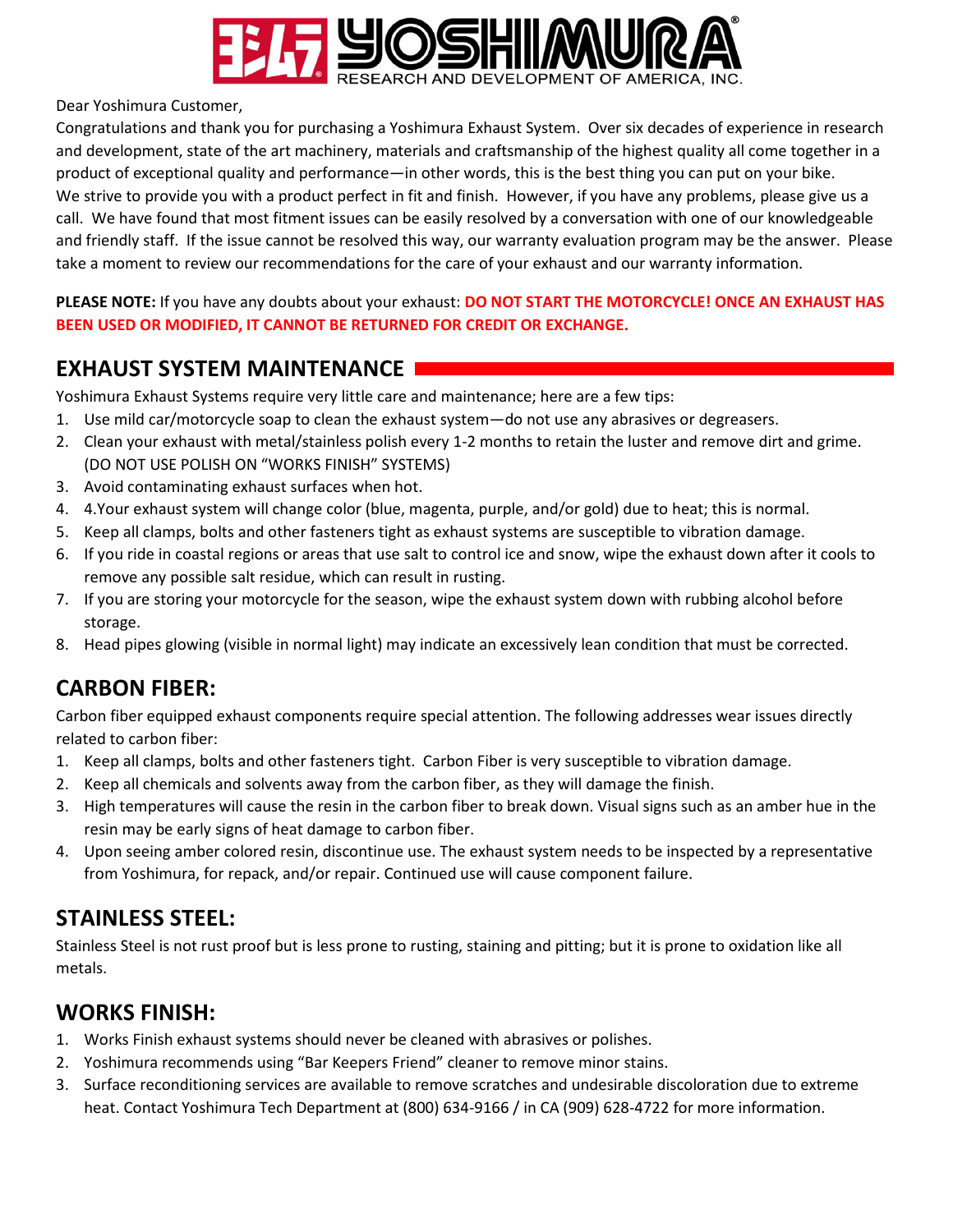### **RE-PACKING TIPS**

To maintain maximum sound and engine performance the muffler packing will need to be replaced at some time during the muffler's life. Yoshimura recommends repacking your muffler at least once a year.

Failure to maintain the muffler packing may cause damage to the muffler and/or void the warranty. Regularly inspect the muffler body for discoloration, cracks, rattling, or other signs of wear caused by depleted muffler packing. If muffler packing is determined to be depleted or worn, a Yoshimura muffler re-pack kit is highly recommended to restore the muffler to optimum maximum performance.

Yoshimura offers a 3-5 day turn around (plus transit time) to inspect and refurbish used and damaged mufflers. **For more information on muffler repacking please visit our website at:** [https://www.yoshimura-rd.com/pages/repack](https://www.yoshimura-rd.com/pages/repack-and-insert-chart)[and-insert-chart](https://www.yoshimura-rd.com/pages/repack-and-insert-chart)

**\*\*\*PRO TIP\*\*\*** Before you install your new muffler for the first-time log the weight in your Owner's or Service manual along with the current hours or mileage on your vehicle. When you are performing periodic maintenance on your vehicle (like a tire change, or an oil change) you can remove your Yoshimura muffler from the vehicle and weigh it again. Over time, the packing material inside your muffler will burn off with use, and the muffler will need to be repacked. When the weight loses approximately 100 grams of the original weight, you should consider getting your Yoshimura muffler repacked. You can order repacking kit or the parts to repack the muffler from the Yoshimura website, or your local dealer. You can also contact the Yoshimura sales office and arrange to send in your muffler for the repacking service too.

### **IMPORTANT TECHNICAL NOTE**

Yoshimura recommends on all race exhaust systems, that all spring joints be safety wired. Recommended wire type 304/316 stainless steel with a .032" diameter should be used.

### **YOSHIMURA EXHAUST LIMITED WARRANTY**

All Yoshimura R&D of America, Inc., exhaust systems carry a one-year limited warranty against defects in workmanship and/or materials.

### **WHO IS COVERED?**

This warranty is provided to the original purchaser of the exhaust system.

### **WHAT VOIDS THE WARRANTY?**

- 1. Abuse, misuse, improper installation and/or modifications
- 2. Custom applications
- 3. No proof of purchase at the time of warranty. Claimant must provide proof of purchase (original receipt or invoice) and a warranty authorization number (RMA) obtained from Yoshimura.
- 4. Finishes such as plating or painted surfaces with discoloration or rust due to inclement weather conditions, exposure to salt, exposure to chemicals, or lack of maintenance by the customer are not covered.
- 5. International grey-market product purchased through a dealer/distributor not authorized for your country will not be supported by this warranty.

### **EXTENT OF WARRANTY:**

Any defective exhaust system properly returned to Yoshimura will be repaired or replaced by Yoshimura. Yoshimura is not responsible for any other expense incurred by the customer under the terms of this limited warranty, nor is Yoshimura responsible for any damages either consequential, incidental, special, contingent or otherwise; or expenses or injury arising directly or indirectly from the use of the exhaust system. Any exhaust system returned to Yoshimura must be sent at the customers expense along with the proof of purchase and warranty authorization (RMA). Yoshimura reserves the right to determine whether the terms of the warranty, set out above, have been properly followed. In the event that the terms are not followed this warranty is void. Yoshimura is the sole determiner of abuse, misuse,